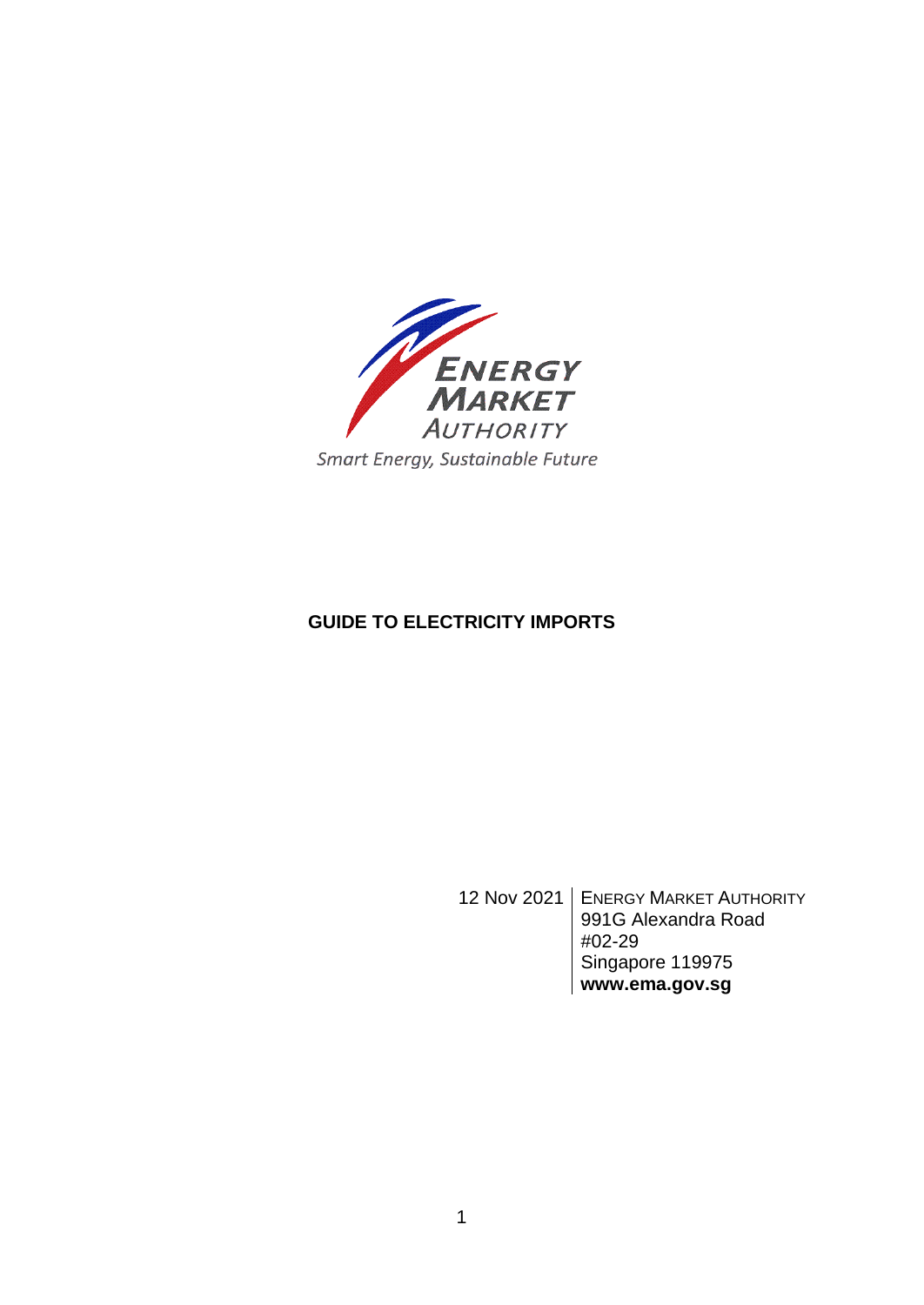#### **Disclaimer:**

The information contained in this document is subject to change and shall not be treated as constituting any advice to any person. It does not in any way bind the Energy Market Authority ('EMA') to grant any approval or official permission for any matter, including but not limited to the grant of any exemption nor to the terms of any exemption. EMA reserves the right to change its policies and/or to amend any information contained in this document without prior notice. Persons who may be in doubt about how the information in this document may affect them or their commercial activities are advised to seek independent legal advice or any other professional advice as they may deem appropriate. EMA shall not be responsible or liable for any consequences (financial or otherwise) or any damage or loss suffered, directly or indirectly, by any person resulting or arising from the use of or reliance on any information contained in this document.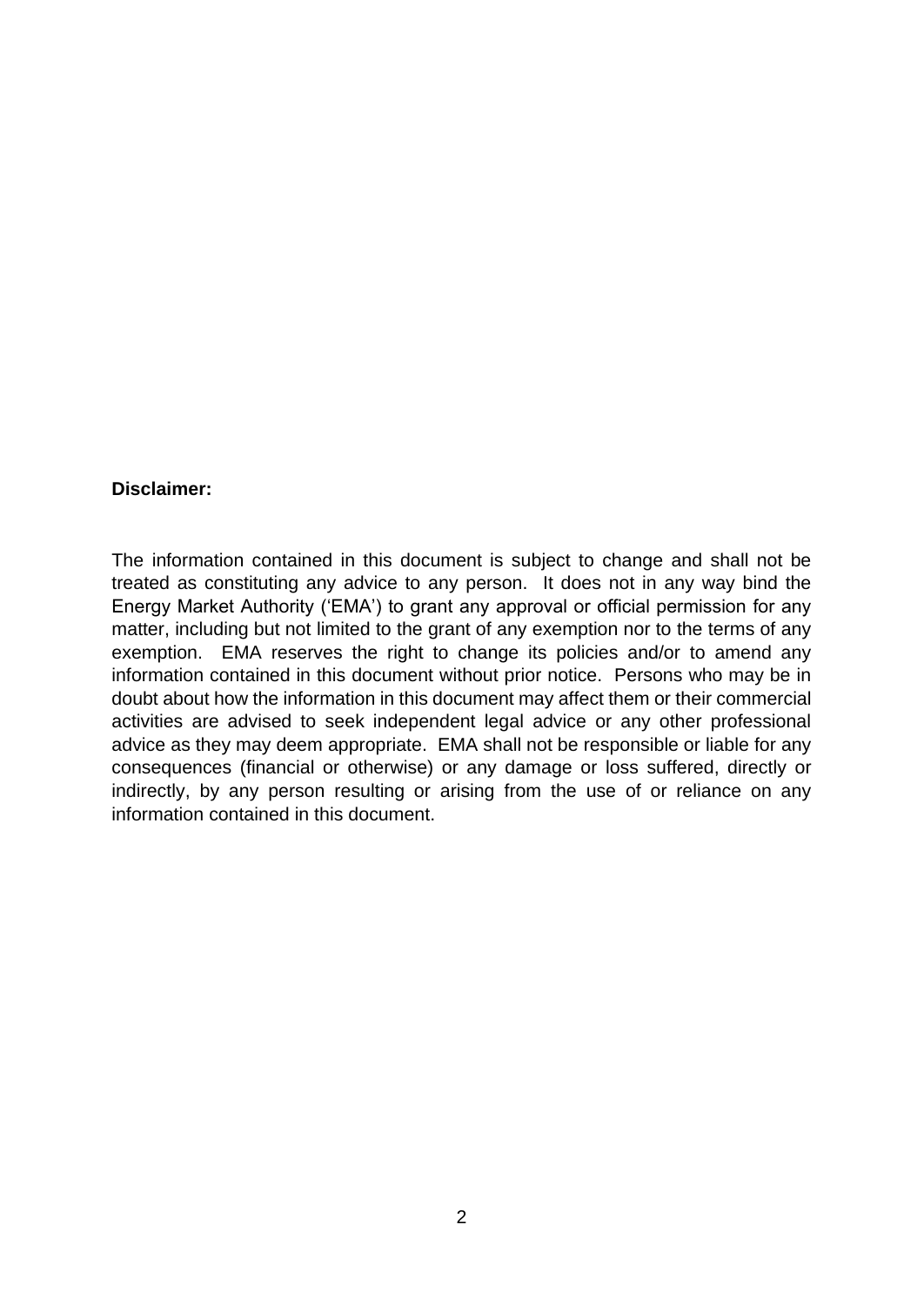# **Contents**

| Section 6: Electricity Imports – Framework on Build, Own, Operate and Maintain |  |
|--------------------------------------------------------------------------------|--|
|                                                                                |  |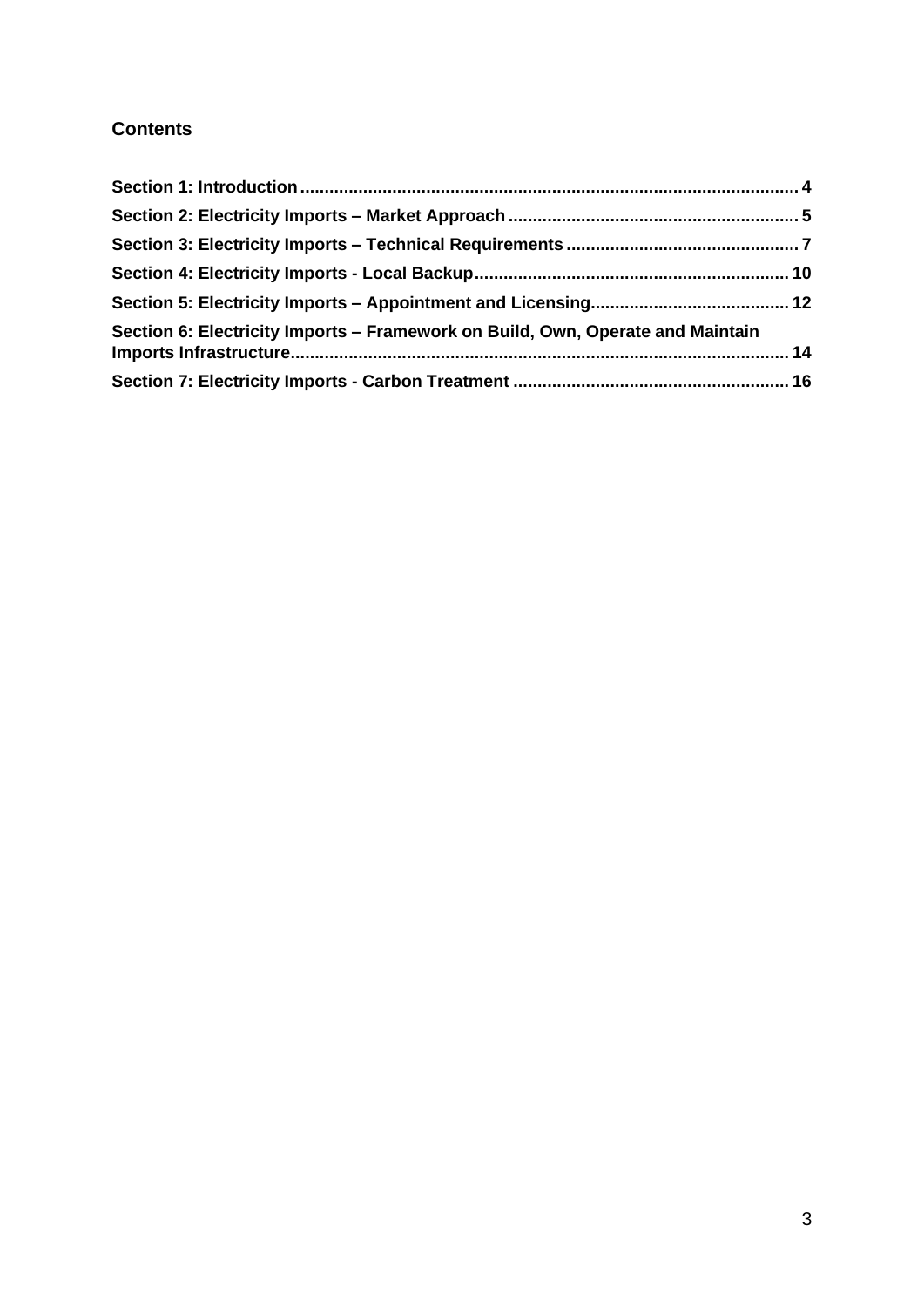### <span id="page-3-0"></span>**Section 1: Introduction**

- 1.1 Singapore plans to import up to 4GW of low-carbon electricity by 2035, as part of efforts to decarbonise our power sector and enhance energy security by diversifying energy supply sources. This is expected to make up around 30% of Singapore's electricity supply in 2035.
- 1.2 EMA envisages that there could be multiple potential importers competing for limited import rights into Singapore. As such, EMA will appoint electricity importers after conducting open and competitive [Request for Proposals](https://go.gov.sg/imports-rfp1) ("RFPs").
- 1.3 To provide regulatory clarity on how electricity imports will be treated in Singapore's electricity market, EMA is publishing this Guide that governs how electricity imports may enter Singapore. EMA reserves the right to amend the Guide as necessary.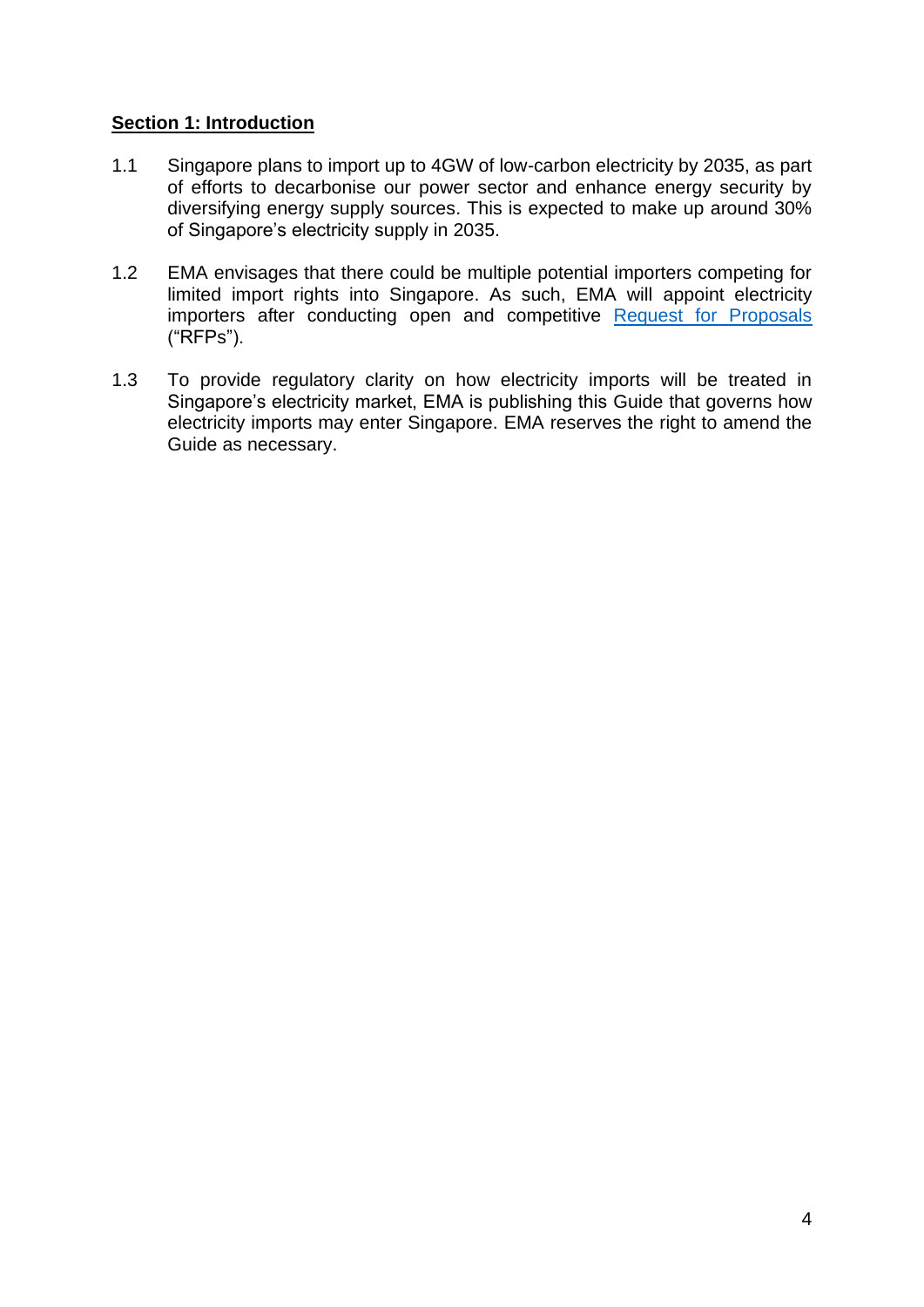# <span id="page-4-0"></span>**Section 2: Electricity Imports – Market Approach**

- 2.1. Electricity imports will introduce new electricity supply to Singapore's market. At 4GW of imports by 2035, the supply quantities of individual importers are expected to be similar to that of individual generation companies in our market. There is a need to ensure that our electricity market is able to recognise and accommodate the real-time pricing and delivery of electricity imports.
- 2.2. To ensure the orderly entry and integration of electricity imports into our market, EMA will require electricity imports to participate in our Singapore Wholesale Electricity Market ("SWEM") and to comply with the Market Rules. Electricity imports will be required to operate within the same market as all other generators.
- 2.3. Accordingly, electricity imports will be required to do the following:
- 2.4. **Participation in the Singapore Wholesale Electricity Market ("SWEM").** The Importer is required to register with the Energy Market Company ("EMC") as a Market Participant ("MP") and be subject to the Market Rules. The Importer must provide offers into the energy market and compete to secure dispatch into the Singapore network for each half-hourly period. Once dispatch for a particular quantity of electricity is secured, the importer will be scheduled to inject and sell such quantity of electricity into the market. The same approach is required for traditional generators.
- 2.5. **Automatic Financial Penalty Scheme ("AFPS").** Under Market Rules, the AFPS will also apply. Penalties will be imposed if actual power quantity deviates from each half hourly real time dispatch schedule by more than 10MW. Further information on applicable market fees and charges is available on the [EMC](https://www.emcsg.com/AboutTheMarket/Registration)  [website.](https://www.emcsg.com/AboutTheMarket/Registration) The AFPS is not applicable for trial imports via the existing Singapore-Malaysia Interconnector, as the Pay-As-Scheduled Settlement is used for these trial imports as indicated in paragraph 2.9.
- 2.6. **Market Share Cap for Existing Generation Companies.** EMA has established a cap of 25% on the generation capacity market share (25% market Share Cap") to prevent the structural increase in electricity generation market concentration<sup>1</sup>. This is applied to Keppel Merlimau Cogen Pte Ltd, Sembcorp Cogen Pte Ltd, PacificLight Power Pte Ltd, Tuaspring Pte Ltd. With regard to Senoko Energy Pte Ltd, Tuas Power Generation Pte Ltd and YTL PowerSeraya Pte Ltd, EMA has imposed the higher of either the 25% Market Share Cap or their respective MW licensed capacity cap, until the current expiry date of their respective Generation Licence. Beyond the current expiry dates, their respective MW licensed capacity cap will be terminated, and the 25% Market Share Cap will apply.
- 2.7. **Eligibility to provide reserve and regulation.** All generating units that are greater than 10MW are required to provide regulation and reserves. These ancillary services help to ensure the security and reliability of the electricity

<sup>1</sup> Review of the [Vesting Contract Regime Final Determination Paper](https://www.ema.gov.sg/cmsmedia/Consultations/Electricity/Final%2520Determination%2520Paper%2520-%2520Review%2520of%2520Vesting%2520Contract%2520Regime%25202016%2520final.pdf) [10 September 2016]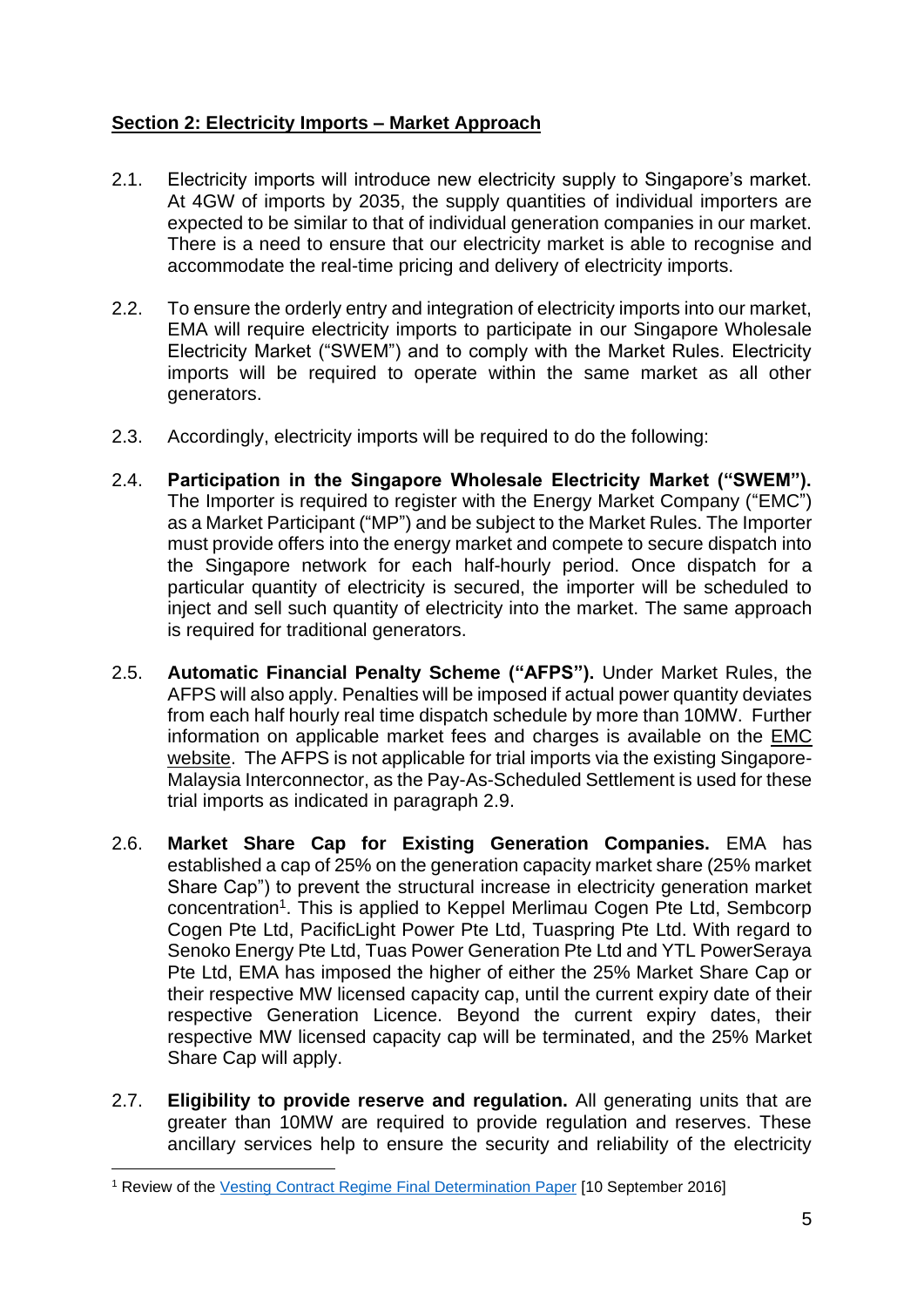supply, by using price signals to determine the procurement of the most efficient form of reserves and regulation. As Importers are expected to play a role similar to traditional generators, the Importer would also be required to provide primary and contingency reserves as per the Transmission Code<sup>2</sup>.

- 2.8. **Settlement.** By default, the settlement approach for imported electricity is "Pay-As-Metered". The Importer is expected to deliver the scheduled quantity in each half-hourly dispatch period and will be paid based on the metered quantity. "Pay-as-Metered" is also adopted for local generators. It is possible that in the future, multiple importers could be delivering imports via a common new Interconnector. As a single common meter reading will be read, the respective Importers will be paid proportionately based on their respective scheduled quantities.
- 2.9. For information, the Pay-As-Scheduled Settlement is used for the trial imports via the existing Singapore-Malaysia Interconnector. In this case, the Importer is expected to deliver the scheduled quantity in each half-hourly dispatch period, and will be paid by EMC as per the Electricity Market Rules based on the scheduled quantity instead of the metered quantity. During daily operations, actual differences between the metered quantities and the scheduled quantities would mean that the Importer had either borrowed from or lent electricity to the source grid. The upstream generation company or electricity supplier is thus expected to enter into a commercial arrangement with the source grid or Importer separately to address these differences. For avoidance of doubt, if these trial imports are no longer using the existing Singapore-Malaysia Interconnector, for example, if they are moved to new interconnectors between Singapore and Malaysia that may be constructed and come into operation in future, EMA reserves the right to require these imports to adopt the Pay-As-Metered settlement.

<sup>2</sup> Refer to Transmission Code section 4.8.6, 4.8.7 and Appendix F section 8.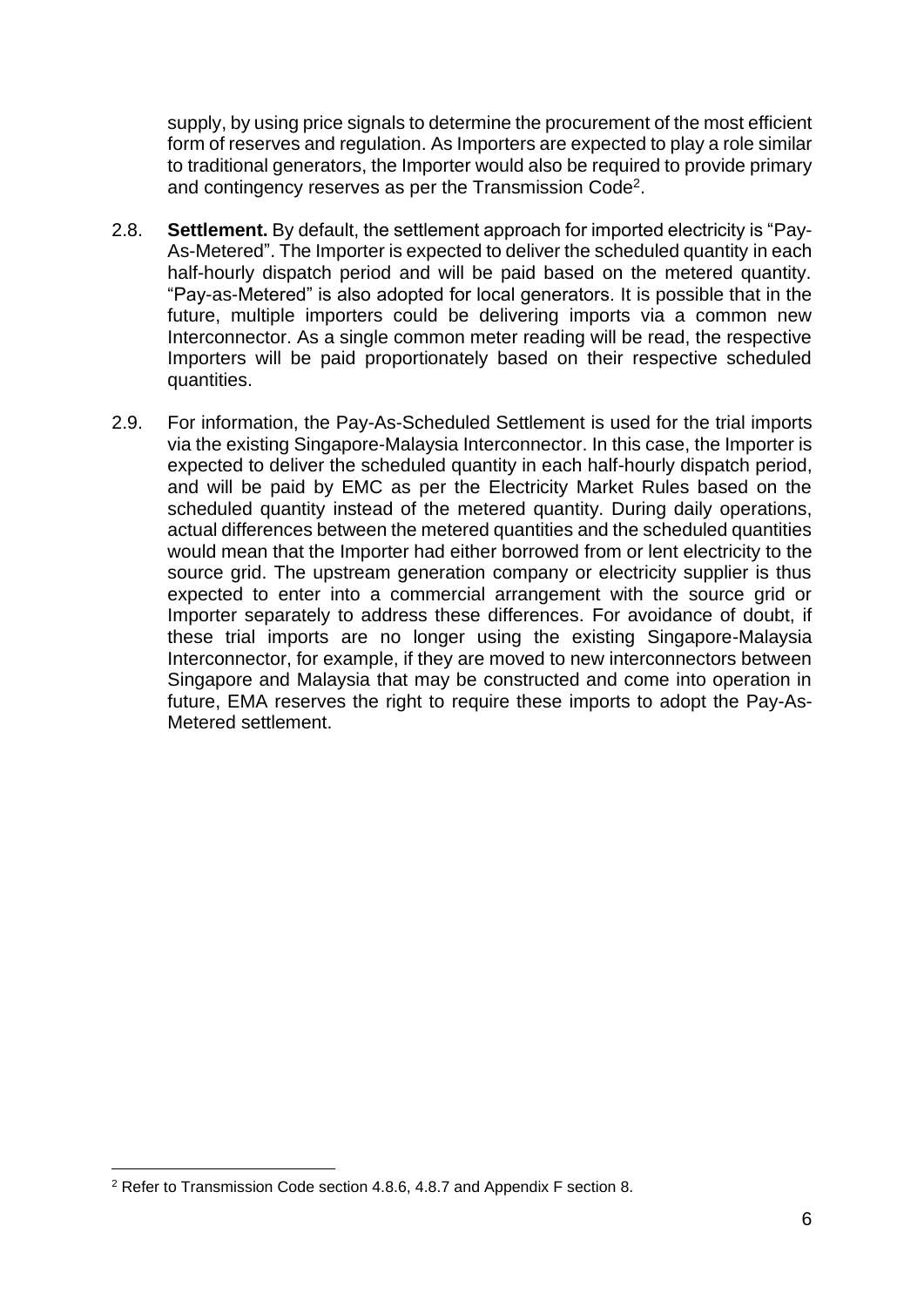# <span id="page-6-0"></span>**Section 3: Electricity Imports – Technical Requirements**

- 3.1. Electricity imports will introduce new electricity supply to Singapore's market. The supply of imported electricity needs to be reliable and must comply with the technical requirements of the Singapore power system. These requirements are no different from any other traditional generation connection to Singapore's grid.
- 3.2. Accordingly, electricity imports will be required to do the following:
- 3.3. **Comply with EMA Technical Codes and other documents.** This includes the Transmission Code, Metering Code, System Operating Manual and any other documents as necessary.

#### 3.4. **Connection through either High Voltage Alternating Current ("HVAC") or High Voltage Direct Current ("HVDC") Interconnector.**

- a. HVAC import refers to an import source that is directly connected to the Singapore power system through a HVAC Interconnector. Apart from imports via the existing Singapore-Malaysia HVAC Interconnector, HVAC import shall only be used in dedicated Plant-to-Grid connection, where the import source is not connected to any grids other than the Singapore power system.
- b. HVDC import refers to an import source that is connected to a HVDC facility (as defined in the Transmission Code), prior to connecting to the Singapore Power System. A HVDC Interconnector is typically used to reduce transmission losses over long transmission distance, as well as to connect two grids with different system frequency and control the quantity of electricity flow. HVDC import shall be used in Grid-to-Grid interconnections between the source grid and the Singapore power system. It may also be used in dedicated Plant-to-Grid connections.
- 3.5. **Broad Design Specifications for interconnection to Singapore.** The Interconnector and its relevant infrastructure shall:
	- a. Connect to the Singapore HVAC transmission network at 230kV or 400kV;
	- b. Operate in HVDC mode for a grid-to-grid connection or may operate in a HVAC mode for a dedicated plant-to-grid connection;
	- c. HVDC mode if used, shall utilise a metallic return path; and
	- d. Be designed for N-1 redundancy.

The above design specifications are non-exhaustive. The details of technical requirements can be found in the Transmission Code and Metering Code.

3.6. **Automatic Generation Control ("AGC")**. All generation and import facilities shall be dispatchable in accordance with EMC's market dispatch schedule by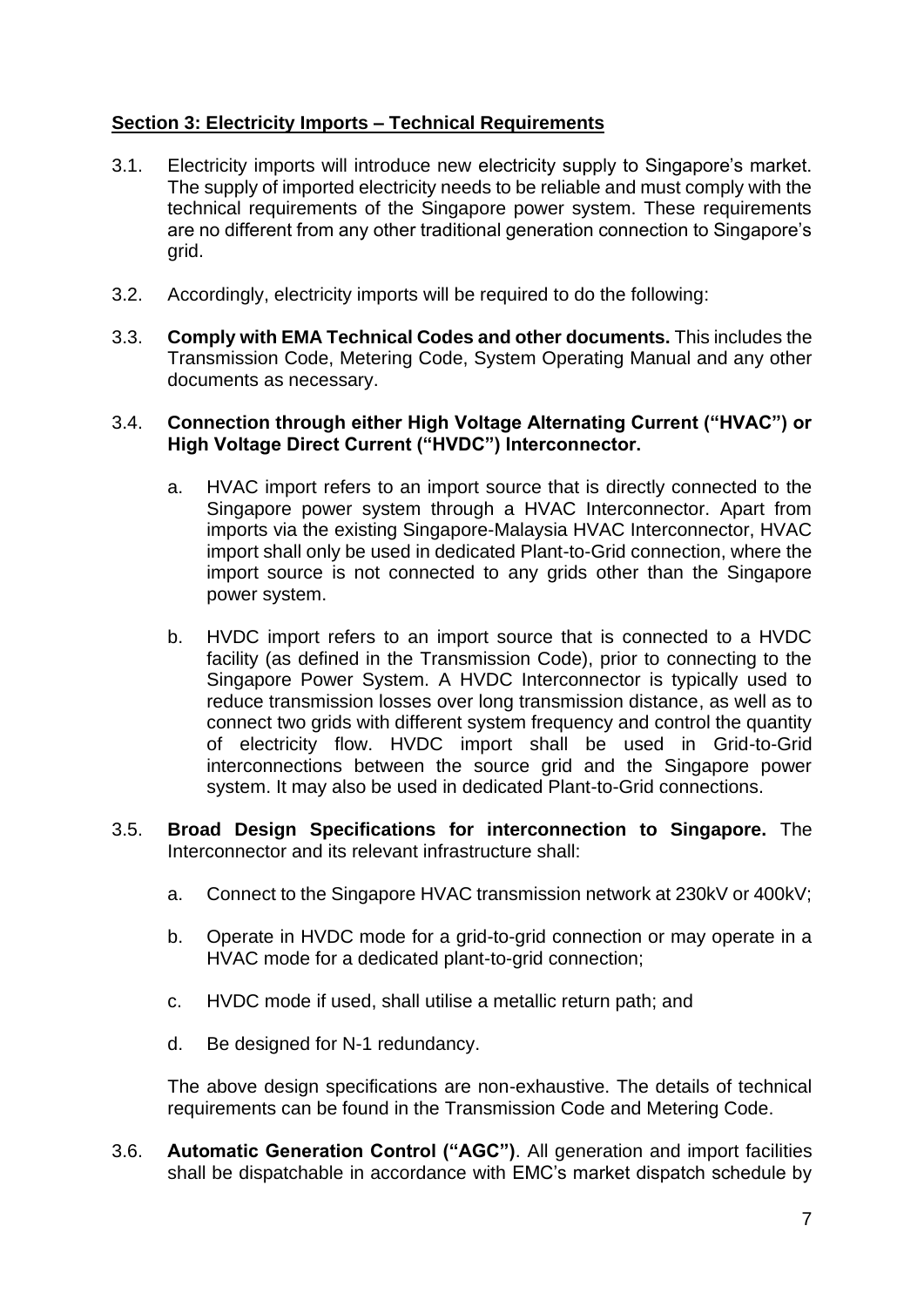means of AGC signal from PSO. The AGC signal will be sent to the landing point receiving the imports in Singapore. Further details can be found in the Transmission Code and Electricity Market Rules.

3.7. **No intermittency.** The imported supply shall be non-intermittent, i.e. Imported electricity supply for each half hourly dispatch period must remain constant and stable to meet the half hourly real time dispatch schedule. The quantity of supply may only change during the transition between the dispatch periods, as per the market dispatch schedule in accordance to the Electricity Market Rules. See **Figure 1** below for a visualisation of non-intermittent supply.



### *Figure 1. Visualisation of non-intermittent supply*

- 3.8. **Firm supply profile.** For projects that come from intermittent generation sources, EMA shall have the right to require such projects to eventually be able to provide energy on a 24/7 basis. This is because the Singapore power system requires regular supply of electricity throughout the day and night. Imported electricity shall achieve a minimal annual load factor of 75% within five years of commercial operation. EMA also reserves the right to set a daily load factor.
- 3.9. **Availability of supply.** Existing local generation has been observed to achieve 90% availability<sup>3</sup>. Using this as a guideline, each imported supply shall achieve similar availability standards that would make it as reliable as local generation. Availability is defined as the amount of time that an imports project is able to provide electricity over a year, after accounting for planned and unplanned outages. This is needed to ensure the reliability of electricity imports, which are generated at an overseas location.
- 3.10. **Potential limit on swing of imports from one dispatch period to the next.** EMA reserves the right to impose limitations on the period-by-period change of imported supply. The intent is to prevent a situation where electricity demand cannot be met due to limitations in the ramp-rate of local generation and imported electricity. As such, the importer will be required to state the maximum ramping rate of the import project. EMA will inform the industry if or when such limitations are needed.
- 3.11. **Potential curtailment of imported supply due to system circumstances.** To preserve system stability, EMA shall have the right to curtail the imported supply. The intent is to prevent a situation where the power system becomes unstable due to low inertia.

<sup>3</sup> Based on the historical 5-year average accounting for major and minor planned outage schedules for a local generator, as well as unplanned outages.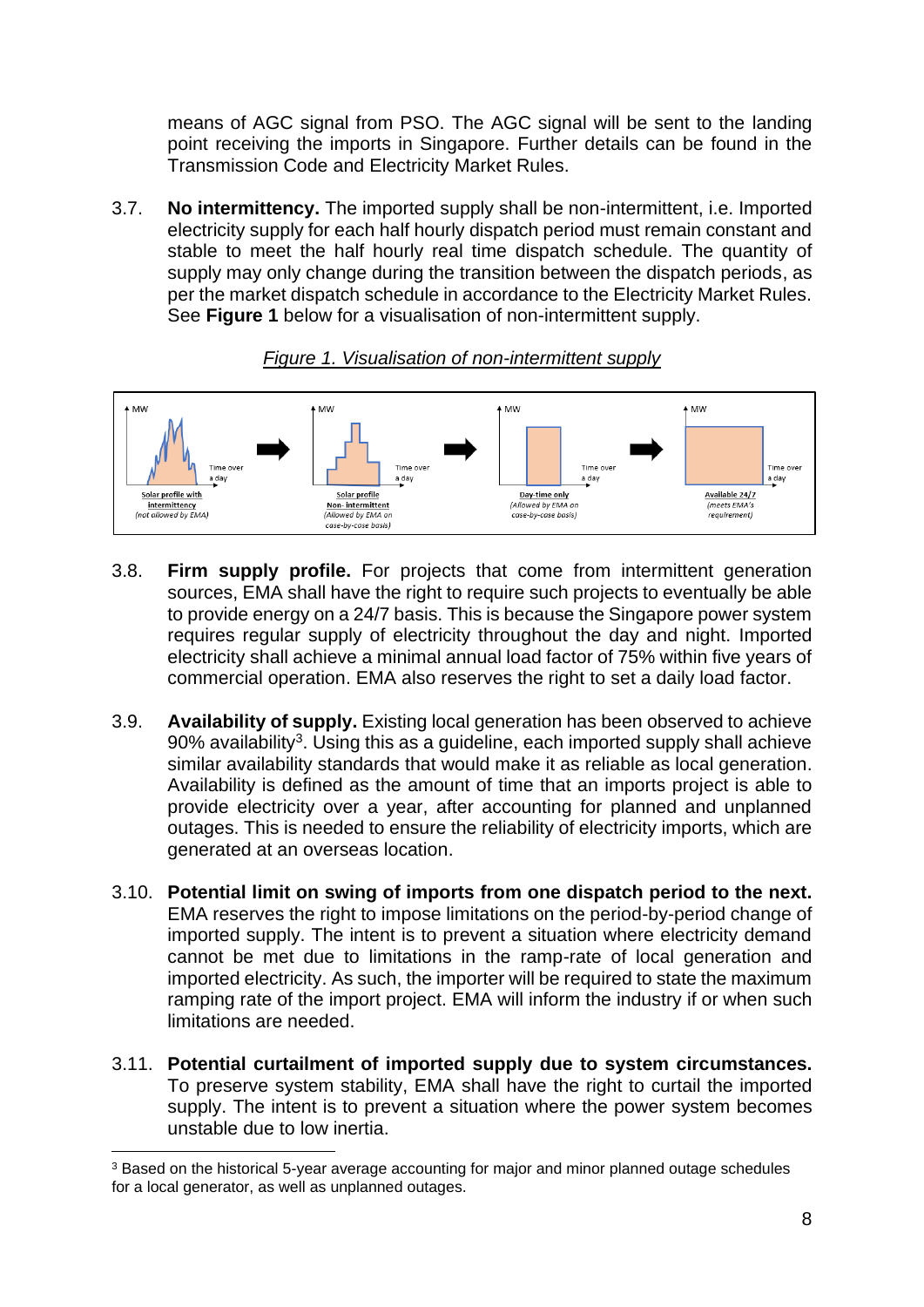- 3.12. **Reduction in import quantity limit due to system circumstances.** If the Interconnector or any equipment that is related to or connected to or forms part of the Interconnector (i.e. including but not limited to submarine cable, transformers, overhead lines) are out of service (e.g. due to equipment outage for repair or maintenance), then total imports would be reduced to the quantum specified in the Agreed Operating Procedures. EMA shall have the right to reduce or suspend the import of electricity via any interconnector in a state of emergency that is declared by the Power System Operator (PSO) in Singapore in accordance with the Electricity Market Rules.
- 3.13. **Security and Operational Requirements.** Electricity import facilities within Singapore shall: (1) Comply with Electricity Act, Infrastructure Protection Act and Cybersecurity Act, (2) Comply with System Operation Manual and all codes, such as the Transmission Code, Metering Code, Market Rules, Regulated Supply Service Code and Cybersecurity Code of Practice. EMA will advise the Importer on the compliance process of the Infrastructure Protection Act and the Cybersecurity Act after the Importer submits their development plan.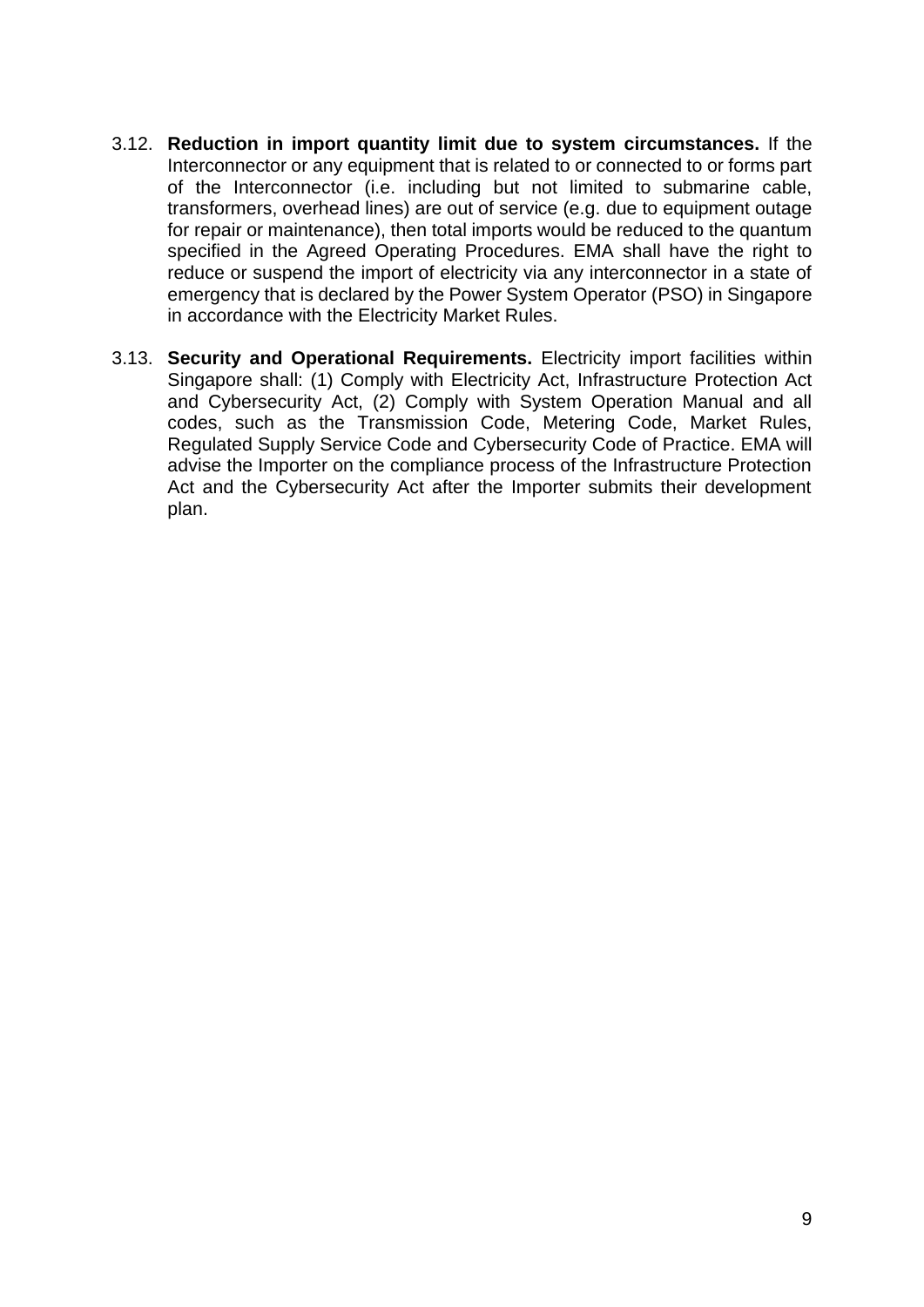### <span id="page-9-0"></span>**Section 4: Electricity Imports - Local Backup**

- 4.1. For electricity imports to play a meaningful role in our power sector, the outage risk of electricity imports will have to be addressed in a reliable and economically efficient manner. Electricity imports have a different reliability profile compared to the existing CCGTs, with outages potentially taking up to months to repair in the case of subsea cable damage. In comparison, CCGT outages may take up to several weeks. Hence, to maintain system security and reliability, electricity imports will have to be supported by backup capacity in Singapore which can respond quickly and be able to sustain output for months.
- 4.2. Today, EMA plans and procures for sufficient reserves to ensure continued supply if an individual CCGT unit were to undergo a forced outage, using a N-1 philosophy. Primary reserves cover the period of 9 seconds to 10 minutes after outage, and contingency reserves cover from 10 minutes to 30 minutes after outage. This is provided by online generation facilities and demand side resources (e.g. interruptible loads).
- 4.3. Electricity imports will require a different design methodology for system security:
	- a. Incidents could take up to 6 months to repair, depending on the severity of subsea cable outage. This suggests the need for long-term backup capacity.
	- b. As EMA may allow individual import sources to be sized beyond 600MW, this will mean that more backup capacity may be needed to complement primary and contingency reserves, to prevent a load shed following an instantaneous loss of an entire imports source. The existing fleet of dispatched online CCGTs may only be able to provide up to 600MW of primary and contingency reserves. Hence, more fast response reserves will be needed to cater to import sources that are larger than 600MW.
- 4.4. Given the situation described above, EMA will likely require:
	- a. Long-term dedicated local backup for electricity imports, sized according to the largest electricity import source; and
	- b. Short-term local backup in the form of fast response capacity to the extent the largest import source exceeds 600MW. Such fast response capacity must be able to respond automatically within approximately 2 seconds.
- 4.5. EMA has launched a [co-creation exercise](https://www.ema.gov.sg/cocreating.aspx) to seek views from industry on how this back-up can be technically designed, as well as the technologies that can be used to provide this backup. At this point, we anticipate that a combination of batteries, fast response generators (e.g. diesel generators) and combined cycle gas turbines (CCGTs) will be needed to provide both types of backup.
- 4.6. As a starting point, capacity used to provide Short-term Back-up and Long-term Back-up will be dedicated for imports, and should be assumed to be unavailable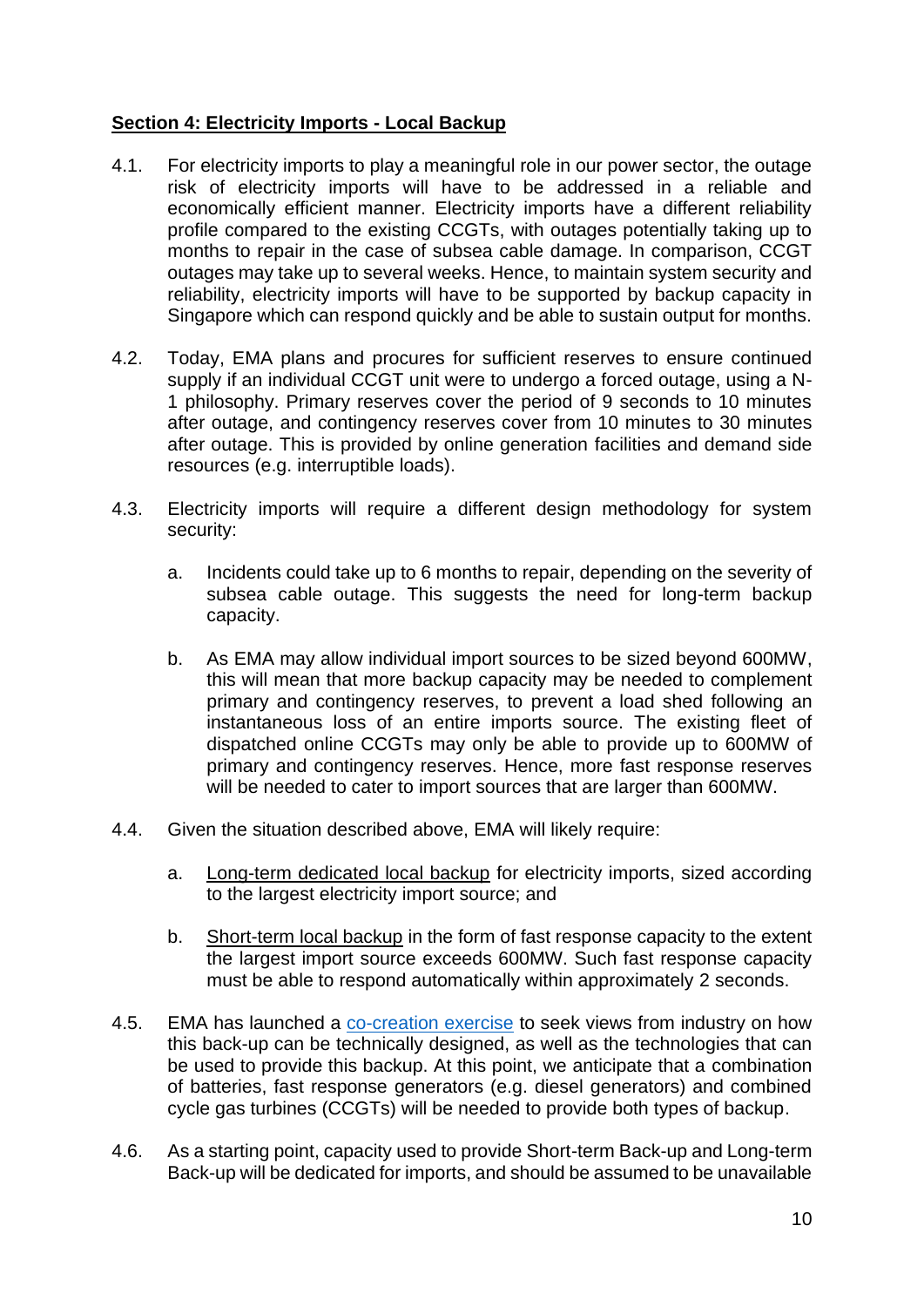for other services. Nonetheless, EMA is open to ideas where capacity for Shortterm and Long-term Back-up is eventually used for other services.

#### Procurement and Cost allocation of Backup

- 4.7. It is potentially wasteful from the system's perspective, if each importer were to procure its own backup capacity, as this could lead to over-procurement of backup. Hence EMA envisages that procuring a centralised pool of backup capacity for imports is more efficient for the entire system. Such backup capacity could act as a common safety net for all importers, and may also be tapped on by local generation. This is similar to the treatment for reserves. Regardless of the procurement method, EMA will have the right to activate the backup services to cater to any imports outage.
- 4.8. The method for procuring of the backup capacity has yet to be decided, as it requires a decision on the technical design of the backup.
- 4.9. As the creation of this backup capacity enables the entry of large-scale electricity imports, the total annual fixed cost of this backup capacity will be allocated as a surcharge to all electricity importers. This surcharge will be determined by EMA, denominated in \$/MWh and charged to importers based on their expected annual imported quantities. The collected revenues will be paid to backup providers.
- 4.10. Backup providers will recover their variable costs from the market when their backup capacity are dispatched into the market. To the extent that such providers are unable to recover their variable costs, the unrecovered portions will be charged to the importer(s) that caused the shortage event that led to the backup capacity being activated.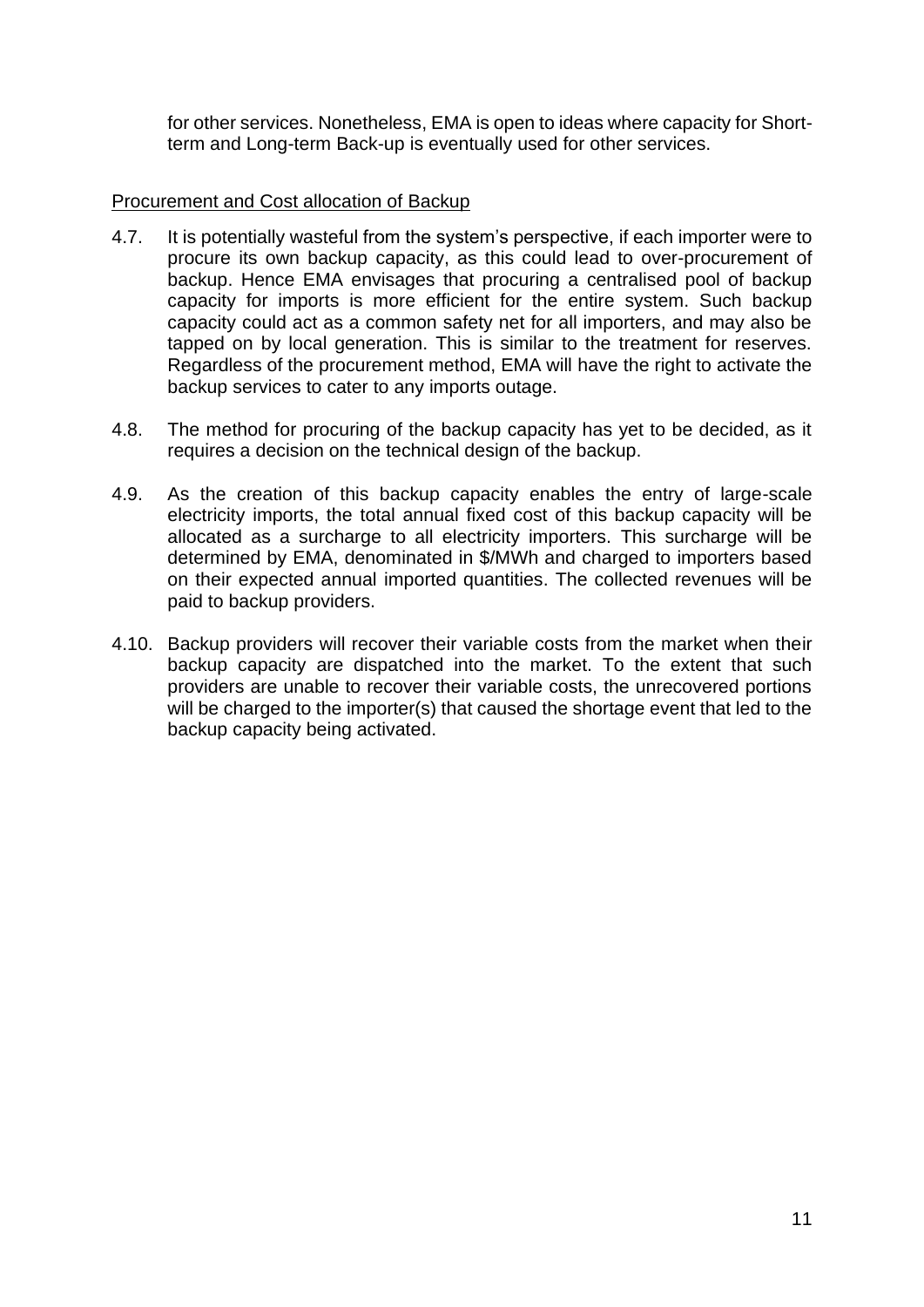# <span id="page-11-0"></span>**Section 5: Electricity Imports – Appointment and Licensing**

- 5.1.Electricity imports will introduce new electricity supply to Singapore's market. As electricity import is a licensable activity under the Electricity Act, importers will need to be licensed before they can commence importation of electricity and supply to the SWEM.
- 5.2.**Importer Licence Requirements.** EMA will require importers to hold an Electricity Importer Licence and comply with Licence Conditions. The licensed importer entity shall be a Singapore-incorporated company.
- 5.3.**Importer Licence Tenure.** For Importers who build new interconnectors to Singapore, the licence tenure will be pegged to the duration of the upstream generation supply agreement or technical life of the interconnector, subject to EMA's approval. This tenure is expected to be around 25 years.
- 5.4.**Performance Bond.** The Importer shall also be required to issue a performance bond of S\$33 million per 100MW of licensed imports capacity in favour of EMA upon issuance of EMA's Conditional Approval. This Performance Bond will be forfeited to EMA if the Importer fails to deliver its project on time, or fails to pay relevant penalties in the event of any breach of regulatory requirements and obligations. After a period of 1 year of steady<sup>4</sup> commercial operations, EMA will reduce the performance bond requirement to S\$1 million per 100MW. EMA reserves the right to increase the required Performance Bond for Importers who did not meet the Authority's requirements in other power projects.
- 5.5.**Licence Fees**. Licence fees are payable, comprising fixed and variable fees, and subject to regular review.
- 5.6.**Termination of Licence**. The Importer will be required to inform EMA 5 years in advance if they wish to exit the market as per the Transmission Code and Importer Licence.
- 5.7.**Regulatory Agreements**. A non-exhaustive list of agreements which may be required is listed below. It is the responsibility of the Importer to enter into all necessary agreements required by Authorities or commercially.
	- a. The Importer is required to enter into a PSO-MP agreement<sup>5</sup> to allow the PSO to enforce obligations under the Electricity Market Rules vis-à-vis MPs.
	- b. The Importer is required to enter into an Import Facility Operating Agreement to enable PSO to centrally dispatch the Import Licensee's import facility.

<sup>4</sup> To satisfy this requirement, there shall be no major incidents that affect the continued delivery of imported electricity, and imports shall meet the supply profile that is stated in the importers' Proposal. <sup>5</sup> [https://www.ema.gov.sg/cmsmedia/Licensees/Electricity/Agreements/PSO-](https://www.ema.gov.sg/cmsmedia/Licensees/Electricity/Agreements/PSO-MP%20Agreement_06Feb2020.docx)[MP%20Agreement\\_06Feb2020.docx](https://www.ema.gov.sg/cmsmedia/Licensees/Electricity/Agreements/PSO-MP%20Agreement_06Feb2020.docx)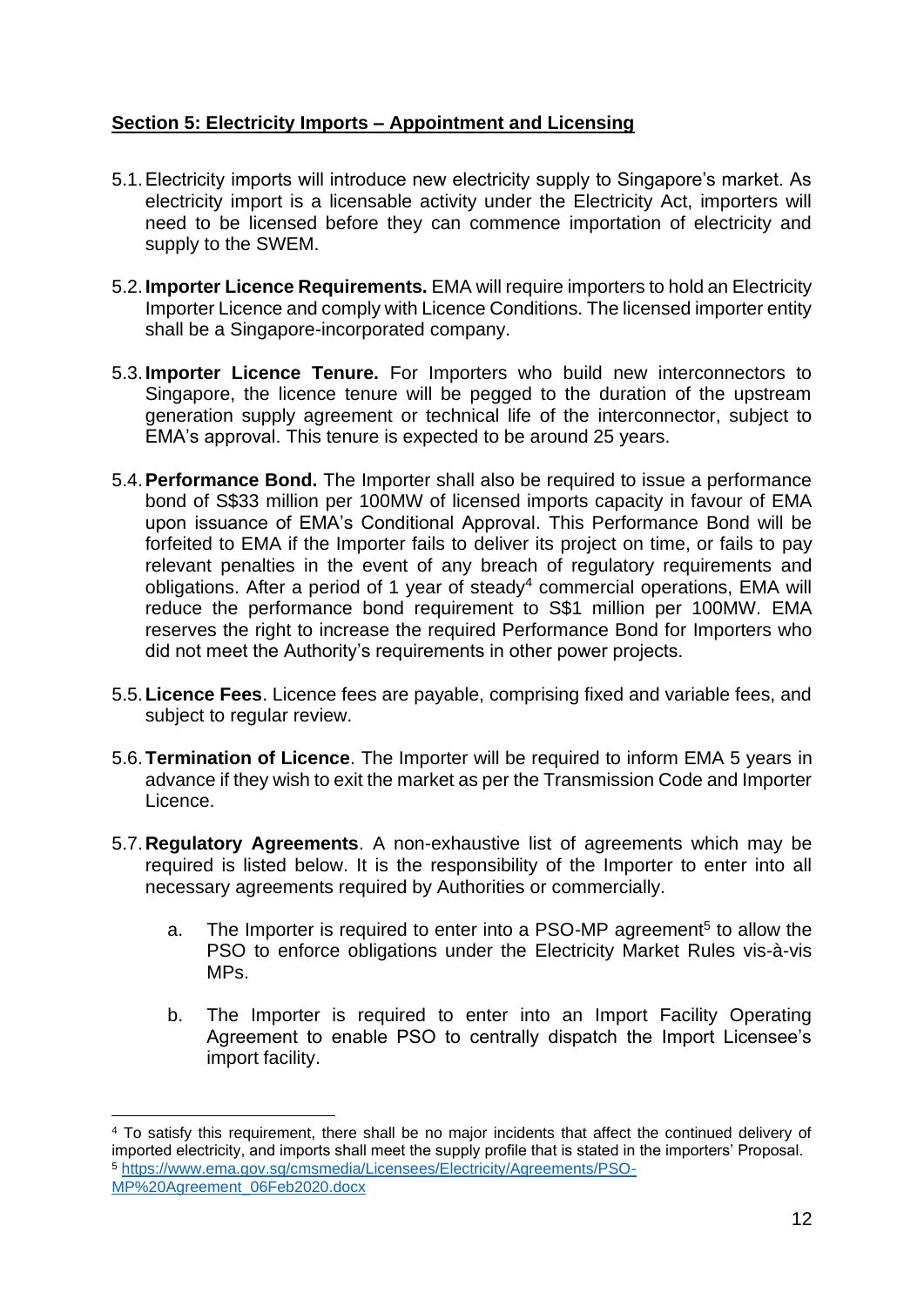- c. The Importer is required to enter into a regulated Importer Connection Agreement with SP PowerAssets Ltd (SPPA) to use any SP-owned Interconnectors and gain access to the Singapore Grid. A Capacity Charge will be imposed, based on reserved capacity for electricity imports and the licence tenure.
- d. An agreement with the Market Support Services Licensee (SP Services) for the provision of metering services.
- 5.8.**Concurrent holding of Retailer Licence**. If the Importer chooses to also be a retailer in order to sell electricity to consumers via retail contracts, it will also be required apply to hold a Retailer Licence. Information is available on the **EMA** [website.](https://www.ema.gov.sg/Licensees_Electricity_Retailer.aspx)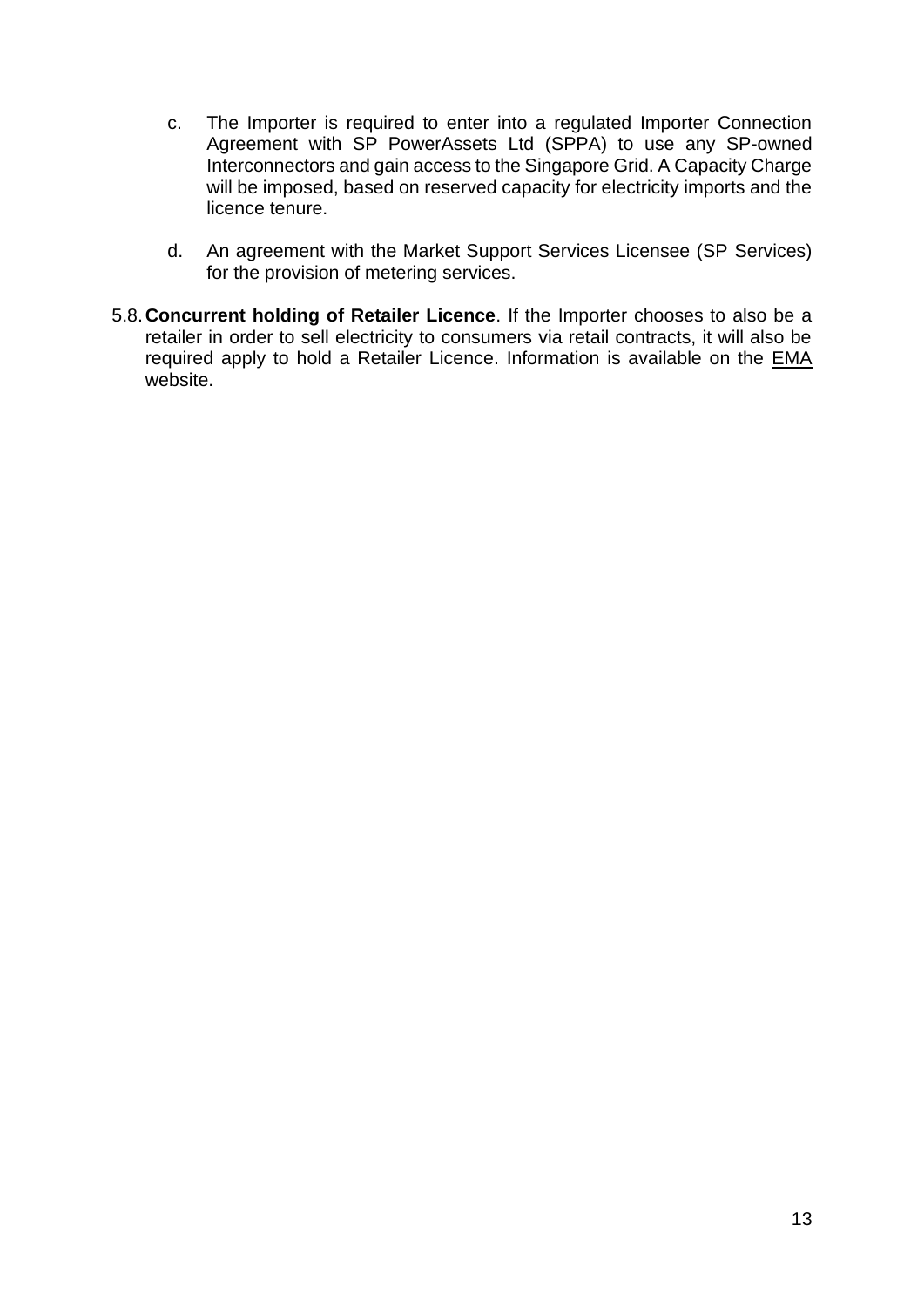### <span id="page-13-0"></span>**Section 6: Electricity Imports – Framework on Build, Own, Operate and Maintain Imports Infrastructure**

- 6.1. Electricity imports will require new infrastructure to enable the importation of electricity. This entails setting aside land and sea space for the development of this infrastructure. Similar to the treatment of generation and grid capacity, EMA will continue to play the role of a system planner and coordinator that ensures the optimal use of scarce space for landing points and HVDC facility sites (if any).
- 6.2. For new imports infrastructure that is built on new or unused land, EMA intends for SPPA to build, own and operate all imports-related infrastructure as far as possible. This comprises the subsea cable, landing points and HVDC converter sites that are within Singapore's borders. Importers will pay SP to access such infrastructure. EMA views such import infrastructure as common grid infrastructure that should be managed by SPPA to ensure a uniform and high standard of reliability, and to ensure the optimal use of scarce resources of land and sea space.
- 6.3. For imports infrastructure that is built on private land (e.g. at the sites of local gencos), which does not create significant additional land use burden to Singapore, EMA does not require SPPA to build, own and operate such imports-related infrastructure, nor require open access to this infrastructure.
- 6.4. The framework for treatment of imports infrastructure is as follows:
- 6.5. **Build**. SPPA will build the imports infrastructure in Singapore for new or unused land. However, EMA recognises that as electricity imports are new to Singapore, and the development of subsea cables will include the laying of cables outside of Singapore borders, the initial construction of such imports infrastructure may be best handled by the importer (or by a partnership between the importer and SPPA). This allows the importer to best manage the development and risk of the end-to-end imports infrastructure, including seeking the relevant regulatory consent of overseas jurisdictions. In such a case, subject to EMA's approval, the importer may be allowed to build the infrastructure in the first instance, with the importer's share of the assets within Singapore's borders subsequently transferred at nominal value to SPPA. With the asset transfer happening at nominal value (e.g. S\$1), the importer will only be charged a fee to use such infrastructure, to the extent that SPPA incurred its own cost for the development of this infrastructure.
- 6.6. The construction of all subsea cables within Singapore's borders will also require the permission of the Maritime Port of Authority, including compliance with MPA's requirements.
- 6.7. **Ownership**: SPPA will own as much of imports infrastructure in Singapore as possible. The Importer may be allowed to own the subsea cables in Singapore's waters as well as the equipment in the HVDC station, subject to EMA's assessment and approval on case-by-case basis with sufficient justification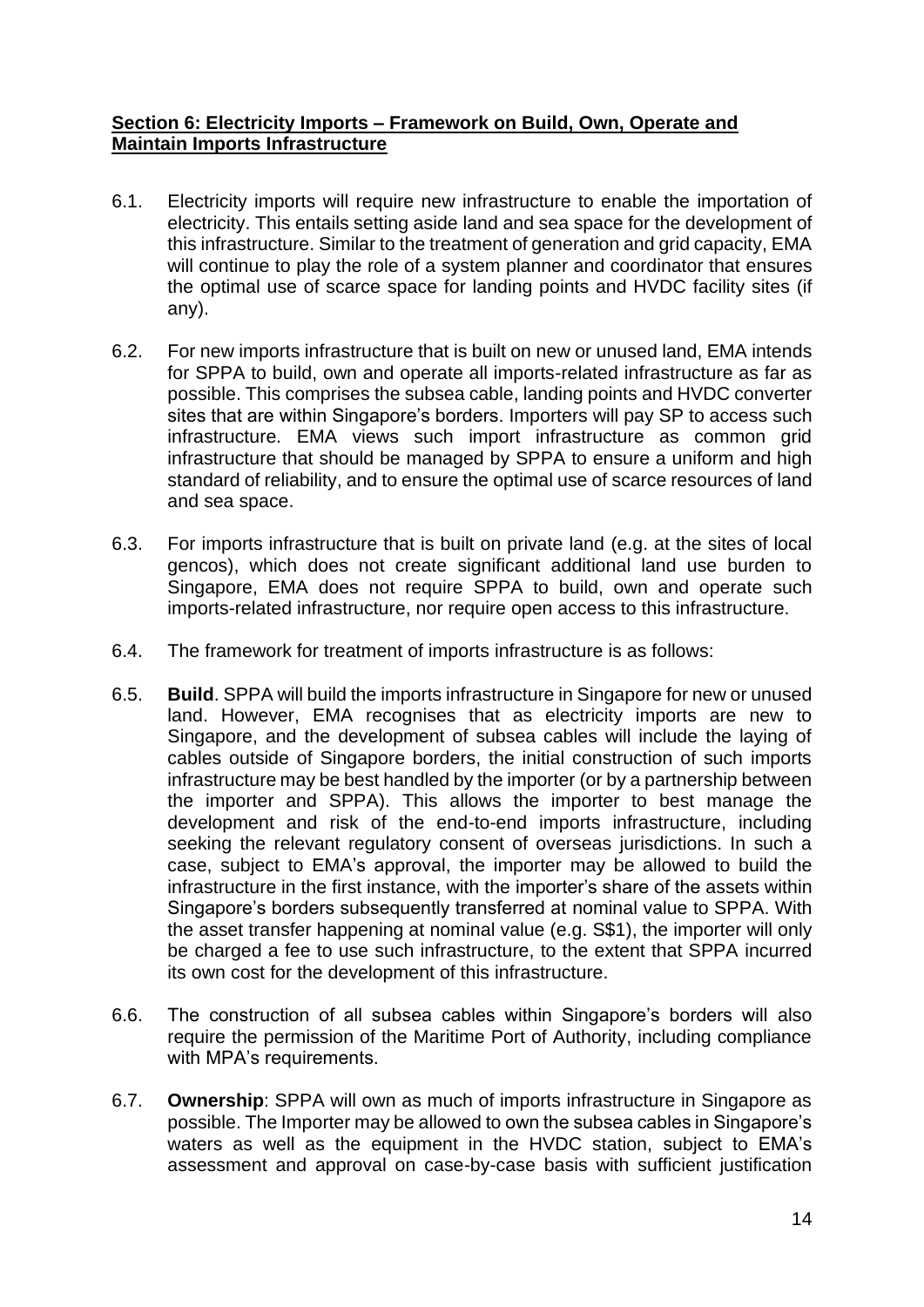provided by the importer. EMA will reserve the right to require the importer to remove the cables and equipment if necessary (e.g. due to need to reuse the space taken up by such cables when the cables are no longer in use).

- 6.8. **Operate/Maintain**. By default, SPPA will operate and maintain the imports infrastructure that it owns. Nonetheless, EMA recognises that HVDC imports infrastructure is an end-to-end system and there may be a need for coordinated operations with the operator of the overseas HVDC infrastructure. It is possible that under certain circumstances, the importer would be in a better position to coordinate the operations of the HVDC. Hence, subject to EMA's approval, the importer may be allowed to operate and maintain the specific HVDC equipment. SPPA will continue to operate and maintain the remaining HVDC infrastructure (including the building "shell").
- 6.9. **Open Access Treatment for SP Infrastructure.** By default, all SPPA owned infrastructure will be subject to open and non-discriminatory access. Hence multiple importers can be allowed to access such common infrastructure to import electricity without being unduly discriminated.
- 6.10. **Use-it-or-lose-It ("UIOLI").** For SPPA-built import infrastructure such as the existing Singapore-Malaysia Interconnector, to ensure the Interconnector capacity is not unduly hoarded by a Licence with long tenure, the Importer will be subject to UIOLI safeguards. Under UIOLI, EMA reserves the right to proportionately reduce the interconnector capacity that is reserved by the importer, if such capacity is not utilised for at least 3 months in a year.
- 6.11. **Overseas Infrastructure.** This document only refers to import infrastructure within Singapore. Overseas import infrastructure (including the portion of the subsea cable that is outside Singapore's maritime borders) can be built, owned, operated and maintained by other parties. Nonetheless, as construction of an interconnector is an end-to-end event, EMA encourages importers to coordinate with SPPA when constructing the entire length of the interconnector, so as to ensure smooth construction and subsequent operations.